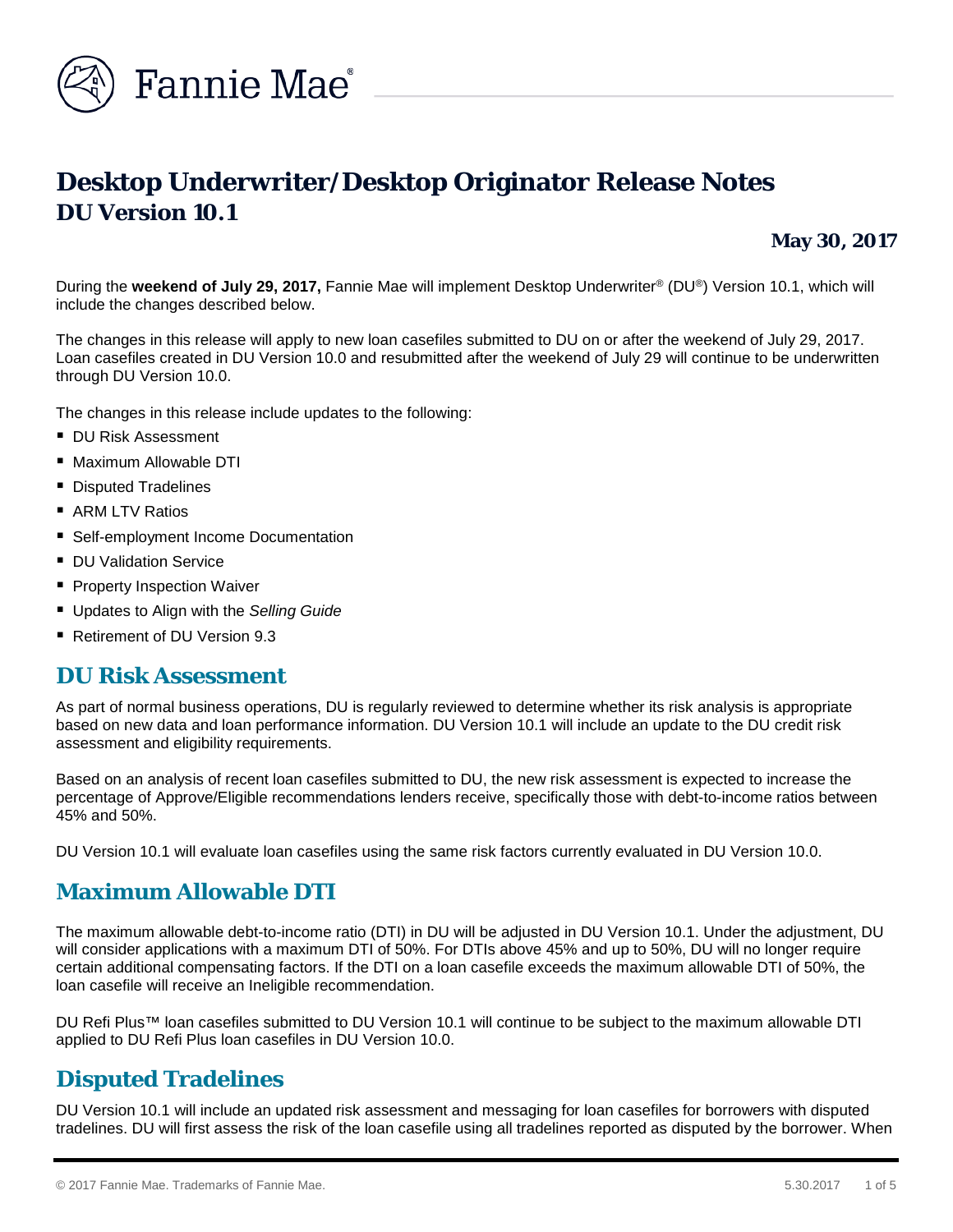

DU issues an Approve recommendation using the disputed tradelines, no further documentation of the disputed tradeline will be needed and the following message will be issued.

*The following tradeline(s) were identified by DU as disputed by the borrower. Because DU issued an Approve recommendation when including the disputed information in the credit risk assessment, no further action is necessary.*

| $\mathcal{L}$ reditor | Account Number | <b>Account Type</b> |
|-----------------------|----------------|---------------------|
| <b>ABC</b> Creditor   | 123456789      | Installment         |

When the loan casefile does not receive an Approve recommendation using the disputed tradeline in the risk assessment, the risk will then be assessed with the disputed tradeline excluded and DU will issue the following message:

*The following tradeline(s) were identified by DU as disputed by the borrower. Because DU was not able to issue an Approve recommendation when including the disputed information in the credit risk assessment, the lender must determine if the disputed account belongs to the borrower and confirm the accuracy and completeness of the information on the tradeline. If the borrower is not responsible for the account or the information on the tradeline does not accurately and completely report the account, no further action is necessary regarding the disputed tradeline. If the borrower is responsible for the account and the tradeline information accurately and completely reports the account, the lender may manually underwrite the loan if the transaction is eligible for manual underwriting.*

| $\mathbf{v}$<br>reditor        | Account Number | <b>Account Type</b> |
|--------------------------------|----------------|---------------------|
| $D^{\prime}$<br>reditor<br>ADU | .23456789      | Installment         |

NOTE: *Tradelines reported as medical debt will continue to be excluded from the disputed tradeline identification. Lenders are not required to investigate the disputed medical tradelines.*

## **ARM LTV Ratios**

With DU Version 10.1 the maximum allowable LTV, CLTV, and HCLTV ratios (LTV ratios) for adjustable-rate mortgages will be aligned with fixed-rate mortgage LTV ratios for all transaction, occupancy, and property types, up to a maximum of 95%.

NOTE: *More information about these enhancements for manually underwritten loans will be provided in a future Selling Guide update. ARM loans with the higher LTV ratios can be delivered as whole loans on or after September 1, 2017, or delivered into MBS with pool issue dates on or after September 1, 2017.*

## **Self-Employment Income Documentation**

The criteria that determines the documentation required to verify a self-employed borrower's income will be updated. The number of DU loan casefiles eligible for the one year of personal and business tax return documentation requirements will increase.

## **DU Validation Service**

The following DU validation service updates will be made with DU Version 10.1.

### **Income and Employment Updates**

The DU validation service will now validate income and employment for a borrower that has both self-employment income that can be validated using tax transcript information and base, bonus, overtime, and/or commission income that can be validated using an income report. If all of the required information is not received (both an income report and tax transcript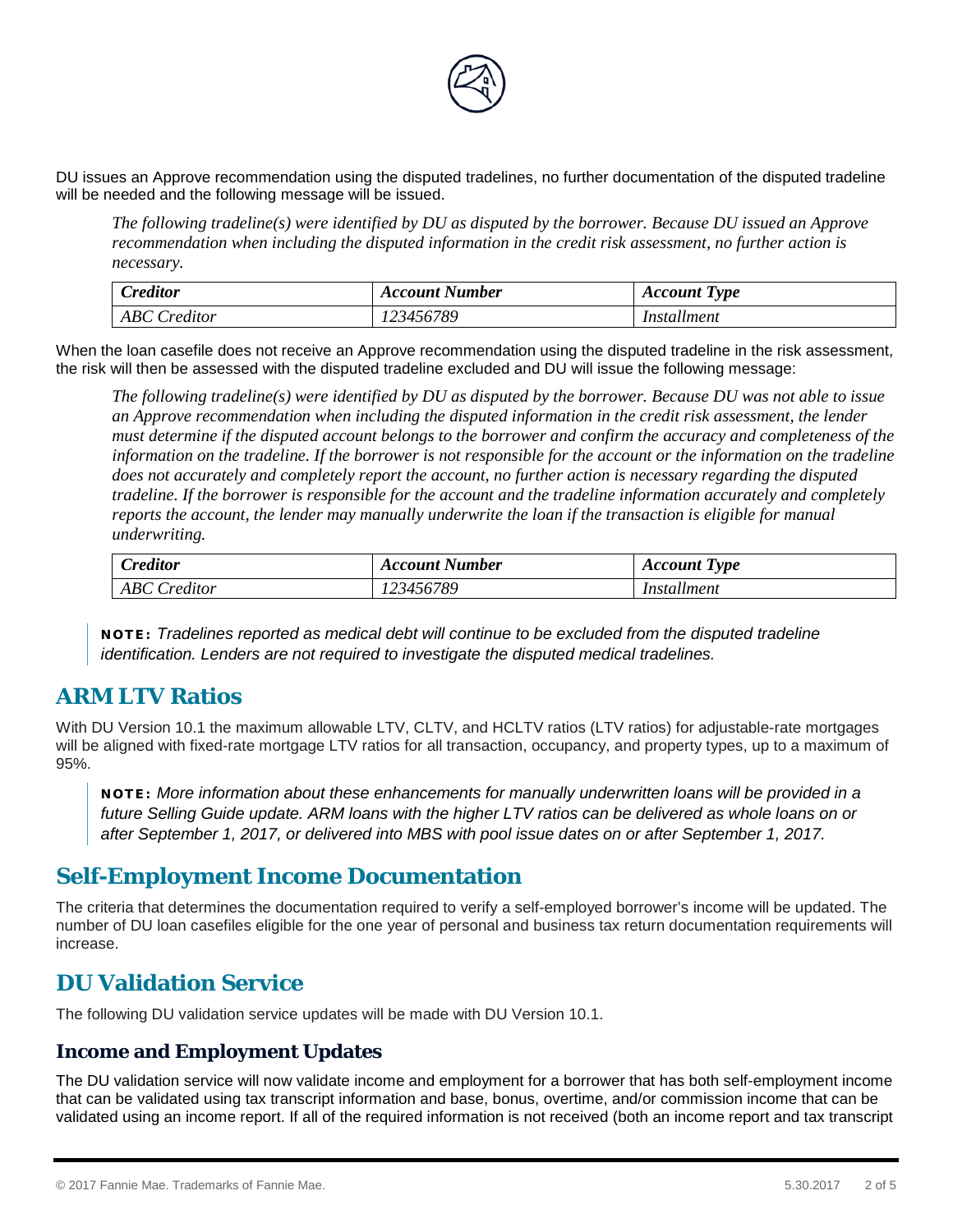

information), a message will be issued stating that the income and/or employment could not be validated because all documents were not available for income validation.

The message issued when employment has not been validated will also be updated to specify that if employment cannot be validated, income from that employer may not be validated. The message will now state that employment could not be validated, and as a result messages related to income validation may have changed or been removed.

### **Desktop Originator® (DO®)/DU User Interface Update**

The weekend of July 29, 2017, the name of the 3rd Party Data Provider field on the Additional Data section of the DO/DU User Interface will be updated to "Report Supplier." This change will align with terminology used in the *DU Validation Service Reference Guide*.

## **Property Inspection Waiver**

The following updates will be made to the Property Inspection Waiver (PIW) offer in DU.

### **PIW for Preliminary Findings**

When the PIW offer was enhanced in December 2016, DO users would only see the offer on loan casefiles underwritten using a sponsoring lender. With DU Version 10.1, DO loan casefiles underwritten using Preliminary Findings will now be eligible for the PIW offer.

### **Message Update**

The PIW message will be updated to include a statement reminding lenders that DU is not able to identify all criteria that would cause a loan to be ineligible for the PIW. If the transaction is identified as ineligible in the *Selling Guide*, the lender may not exercise the PIW that was issued by DU. Examples of this are HomeStyle® Energy mortgages, community land trusts or properties with resale restrictions (when the Affordable LTV indication is not used in DU), and Texas Section 50(a)(6) mortgages.

## **Updates to Align with the** *Selling Guide*

### **Student Loan Cash-out Refinance**

*Selling Guide* Announcement SEL-2017-04 introduced requirements related to the Student Loan Cash-Out Refinance. DU will issue a message on cash-out refinance transactions where only subject property liens and student loans are marked paid by close. This message will specify that the transaction is a cash-out refinance and that it appears the borrower is only paying off the subject property mortgage(s) and student loans. The message will also remind lenders that if the loan qualifies as a Student Loan Cash-Out Refinance the maximum amount of cash back to borrower at closing is the lesser of 2% or \$2,000, and the loan must be delivered with Special Feature Code (SFC) 841.

### **Employment Offer Message**

A new message will be issued to specify the requirements that apply to borrowers who have a contract to start a job, but will not begin employment before loan closing. Existing policy is also being updated to provide the option for delivery of the loan prior to the borrower starting employment when additional eligibility requirements are met.

On primary residence, one-unit, purchase transactions when the years and months on job in DU are 0 or blank, DU will issue a message specifying the requirements specific to these transactions. The message will indicate that if the lender does not obtain a paystub and confirm the borrower has started employment prior to delivery of the mortgage loan, the lender must confirm the loan meets the additional eligibility requirements of the updated policy, and that the loan must be delivered with SFC 707.

NOTE: *The details of the updated policy will be provided in a future Selling Guide update.*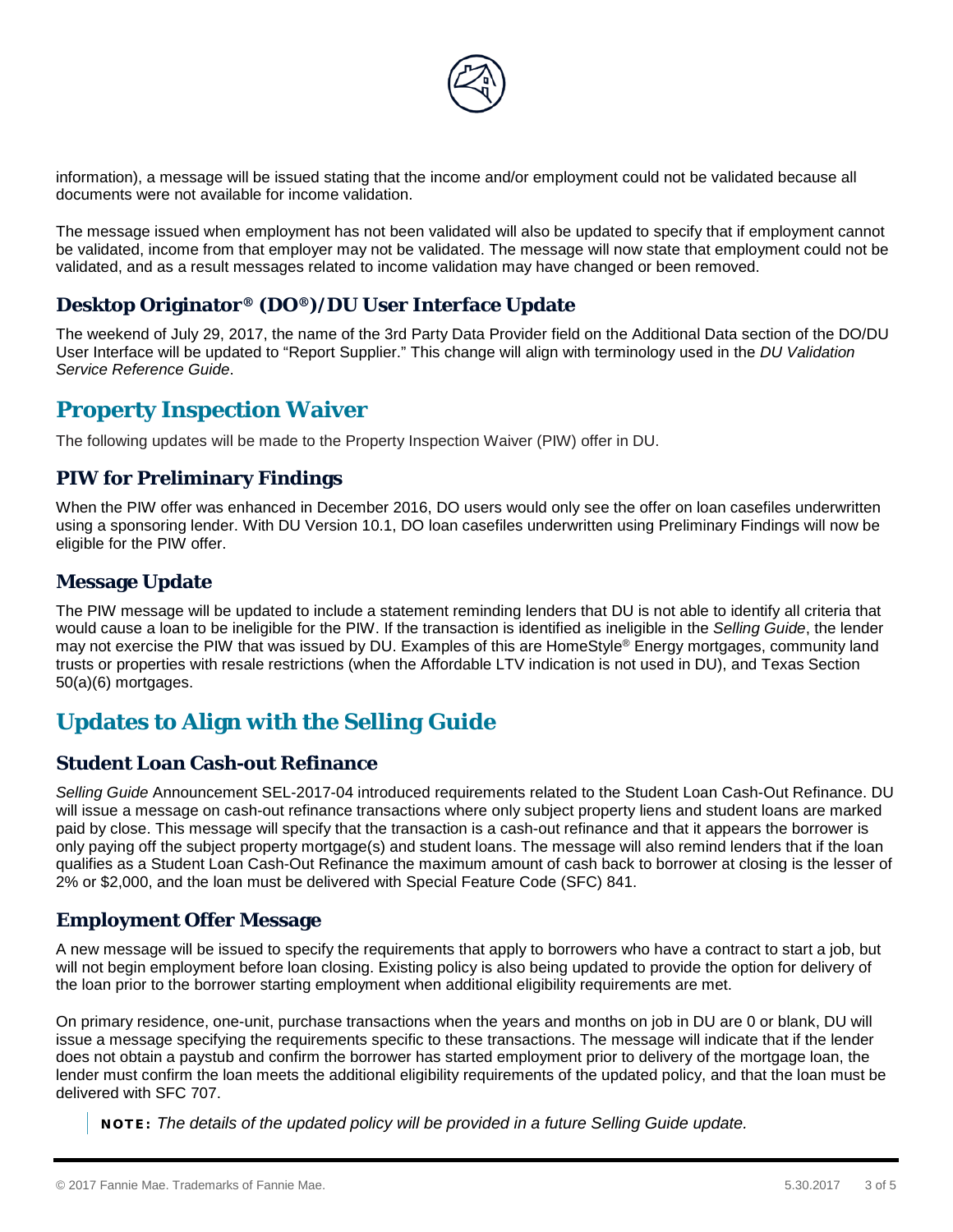

### **Multiple Financed Properties Updates**

The message issued by DU when the loan casefile received an Ineligible recommendation for not meeting the minimum amount of reserves required for the subject property and/or the other financed properties will be updated to include the dollar amount of the reserves required.

The other financed properties (not associated to the principal residence or the subject property) reserve calculation will also be updated. In DU Version 10.0, the calculation includes the unpaid principal balance (UPB) of any open/active mortgage or home equity line of credit (HELOC) reported on the credit report that is not disclosed on the loan application. With DU Version 10.1, DU will no longer include the UPB of the credit report mortgages or HELOCs not disclosed on the loan application. Instead, DU will issue a new message that lists these credit report mortgages or HELOCs so lenders can ensure the minimum reserve requirement for other financed properties is accurately calculated, and that all open/active mortgages are entered on the loan application.

### **Site Condo References**

*Selling Guide* Announcement SEL-2016-08 removed the project review requirements for a subset of detached condos commonly referred to as "site condos," and *Selling Guide* Announcement SEL-2017-01 required that SFC 917 be provided when a site condo loan is delivered. The DU project review message issued on detached condominiums will be updated to state that if the property is a site condo a review is not required, and the DU message that lists any applicable SFCs will be updated to issue SFC 917 on detached condominiums. Lenders remain responsible for determining if the loan is secured by a site condo.

### **Treatment of Timeshares**

Certain timeshare installment loans are reported in the credit report data as mortgage-related. In DU Version 10.0, these agreements would be considered a mortgage and the appropriate mortgage delinquency requirements are applied. DU Version 10.1 will treat all timeshare loans as installment loans.

### **Homebuyer Education Message Updates**

The homebuyer education messages will be updated to take into account information provided in the Homebuyer Education Completion Indicator.

- When no indication is provided in the Homebuyer Education Completion Indicator, DU will issue a message reminding the lender that at least one borrower signing the Note must have used one of the homebuyer education options specified in the *Selling Guide* prior to the closing of the mortgage loan.
- When "Homebuyer Education complete" is provided, DU will issue a message stating that based on the Homebuyer Education Completion Indicator at least one borrower on the loan has completed some type of homebuyer education. DU will also specify that the borrower must have used one of the homebuyer education options specified in the *Selling Guide*.
- When option "One-on-one counseling complete" is provided, DU will continue to issue the message stating that based on the Loan Homebuyer Education Completion Indicator at least one borrower on the loan has completed one-on-one counseling, and that documentation of the completion of the pre-purchase counseling must be provided on Fannie Mae Form 1017.

The Homebuyer Education Completion Indicator in the DO/DU user interface will also be updated to remove the Yes and No options that were previously included as options in that field.

NOTE: *The homebuyer education messages are issued on HomeReady® mortgage loan casefiles, and loan casefiles where no borrower has traditional credit.*